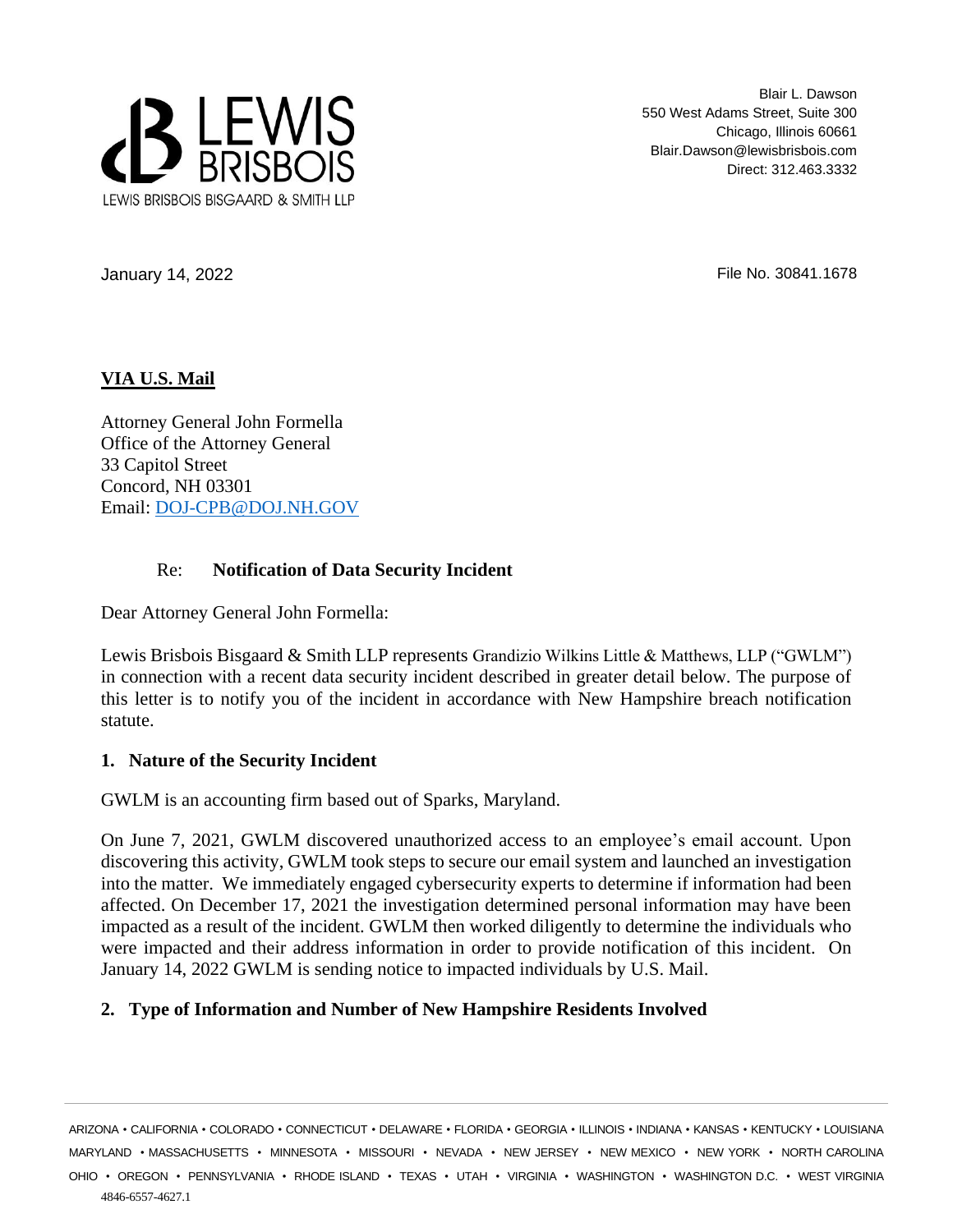Attorney General John Formella January 14, 2022 Page 2

The incident involved personal information for approximately 22 New Hampshire residents. The files that may have been accessed by the unauthorized individual may have contained your name, Social Security Number, Medical Information, Driver's License Information, Financial Account Information, or Payment Card Information.

GWLM notified the impacted New Hampshire residents of this data security incident via first class U.S. mail on January 14, 2022, providing 12 months of credit monitoring.

## **Measures Taken to Address the Incident**

In response to the incident, GWLM retained cybersecurity experts and launched a forensics investigation to determine the source and scope of the compromise. Additionally, GWLM reported the incident to the Federal Bureau of Investigation ("FBI") and will cooperate fully and assist with any investigation. GWLM Advisors also implemented additional security measures to further harden our digital environment in an effort to prevent a similar event from occurring in the future and revised their data retention policy.

Finally, GWLM is notifying the affected individuals and providing them with steps they can take to protect their personal information, including enrolling in the complimentary identity monitoring services offered in the notification letter.

### **3. Contact Information**

GWLM is dedicated to protecting the sensitive information within its control. If you have any questions or need additional information regarding this incident, please do not hesitate to contact Blair Dawson at 312-463-3332 or Blair.Dawson@lewisbrisbois.com.

> Sincerely, */s/ Blair Dawson* Blair L. Dawson of LEWIS BRISBOIS BISGAARD & SMITH LLP

BLD:sgg Encl.: Sample Consumer Notification Letters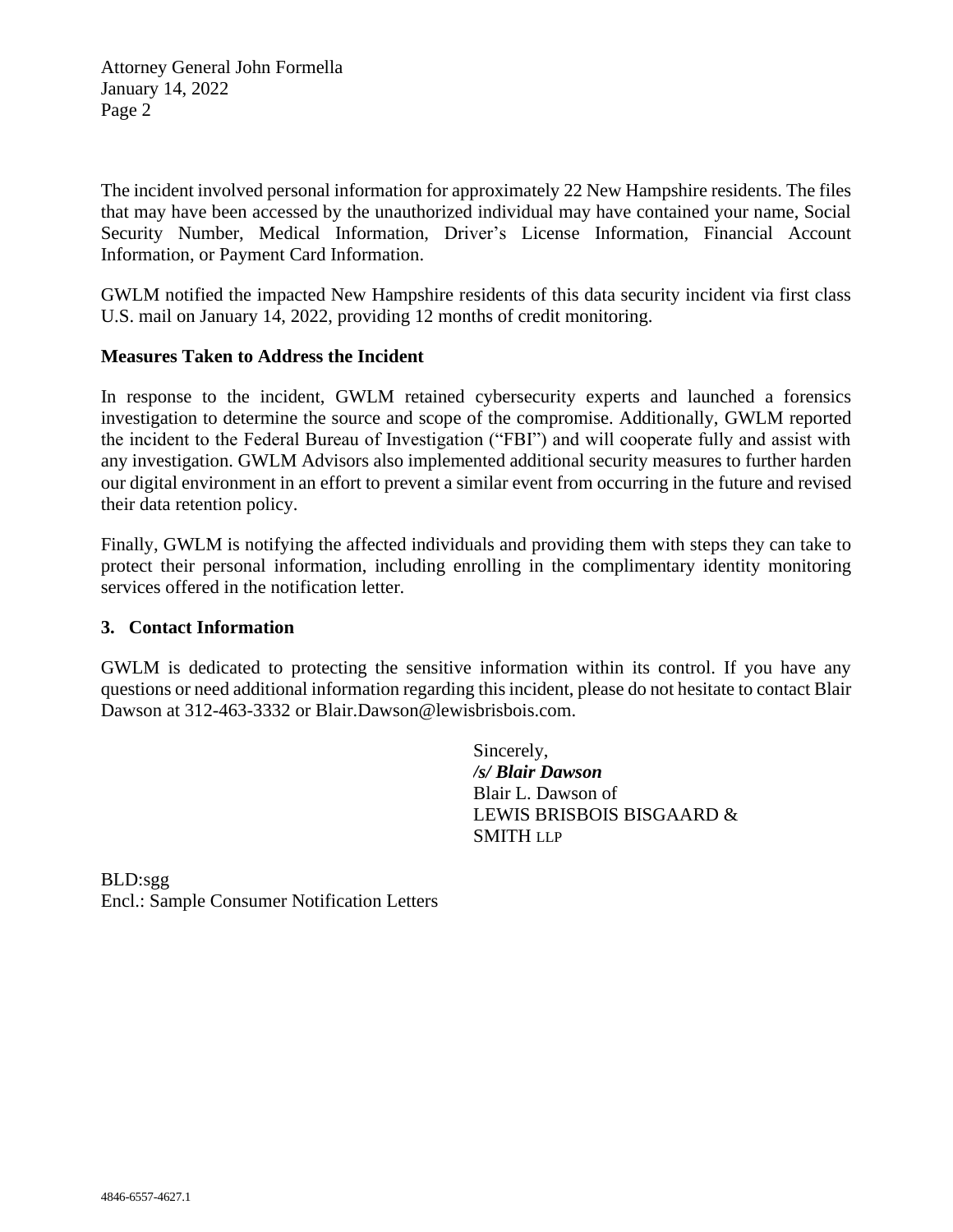

To Enroll, Please Call: 1-833-648-2047 Or Visit: https://response.idx.us/gwlm Enrollment Code: <<ENROLLMENT>>

<<FIRST NAME>> <<LAST NAME>> <<ADDRESS1>> <<ADDRESS2>> <<CITY>>, <<STATE>> <<ZIP>>

January 14, 2022

#### Re: <<Variable Text 1>>

#### Dear <<FIRST NAME>> <<LAST NAME>>,

I am writing to inform you of a data security incident experienced by Grandizio Wilkins Little & Matthews, LLP ("GWLM") that involved your personal information. We take the privacy and security of your personal information very seriously. This letter contains information about the incident and steps you can take to ensure your personal information is protected.

What Happened? On June 7, 2021, we discovered unauthorized access to a GWLM employee's email account. Upon discovering this activity, we took steps to secure our email system and launched an investigation into the matter. We immediately engaged cybersecurity experts to determine if information had been affected. On December 17, 2021 at completion of our investigation, we learned that your information may have been involved in a data security incident. While at this time we still have no evidence that any information was accessed or misused, out of an abundance of caution we are providing identity theft protection to those whose information may have been in the affected systems. <<Variable Text 2>>

What Information Was Involved? The files that may have been accessed by the unauthorized individual may have contained your name, Social Security Number, Medical Information, Drivers License Information, Financial Account Information, or Payment Card Information.

What Are We Doing? As soon as we discovered the incident, we took the steps described above. We have secured the services of IDX to provide credit and identity monitoring at no cost to you for  $\leq 12 / 24$  months. IDX is a global leader in risk mitigation and response, and its team has extensive experience helping people who have sustained an unintentional exposure of confidential data. The IDX services include credit monitoring; identity monitoring; \$1 million in identity theft expense reimbursement insurance; and fraud prevention and resolution support.

To receive credit services, you must be over the age of 18, have established credit in the U.S., have a Social Security number in your name, and have a U.S. residential address associated with your credit file.

Please note you must enroll by **April 14, 2022.** If you have questions or need assistance, please call IDX at 1-833-648-2047.

What You Can Do: Please review the enclosed "Additional Resources" page. It describes additional steps you can take to help safeguard your information, including recommendations by the Federal Trade Commission regarding identity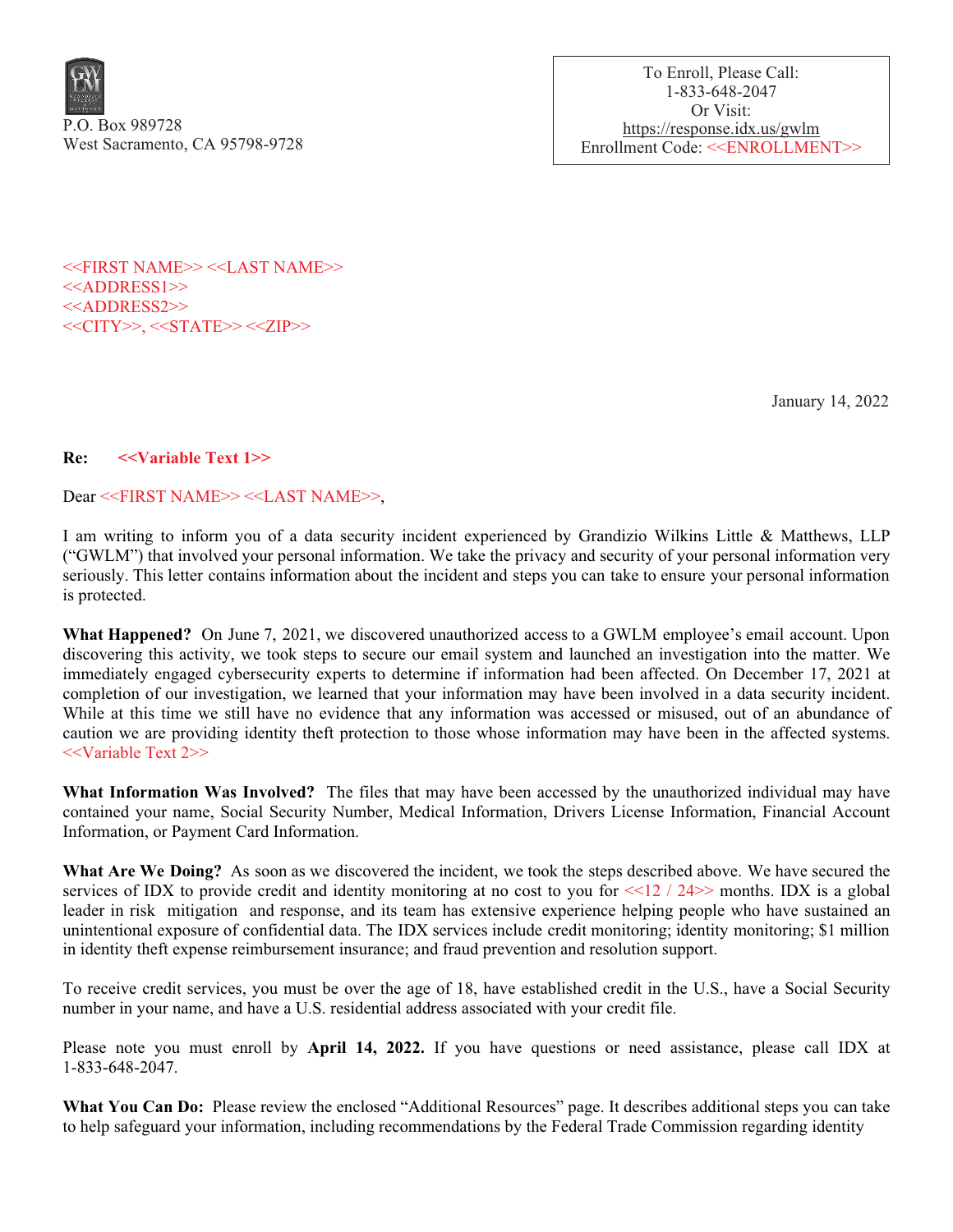theft protection and details on how to place a fraud alert or a security freeze on your credit file. We also encourage you to activate the complimentary identity monitoring services we are making available through IDX.

For More Information: If you have questions or need assistance, please call 1-833-648-2047, Monday through Friday from 9 a.m. to 9 p.m. Eastern Time. Please have your enrollment code ready.

Protecting your information is important to us. Please know that we take this incident very seriously and deeply regret any worry or inconvenience that this may cause you.

Sincerely,

 $\mathbb{Z}^{\mathbb{Z}}$  $\mathbb{Z}$  $\mathcal{P}$ 

Daniel L. Harrington, JR. Managing Partner Grandizio, Wilkins, Little & Matthews, LLP